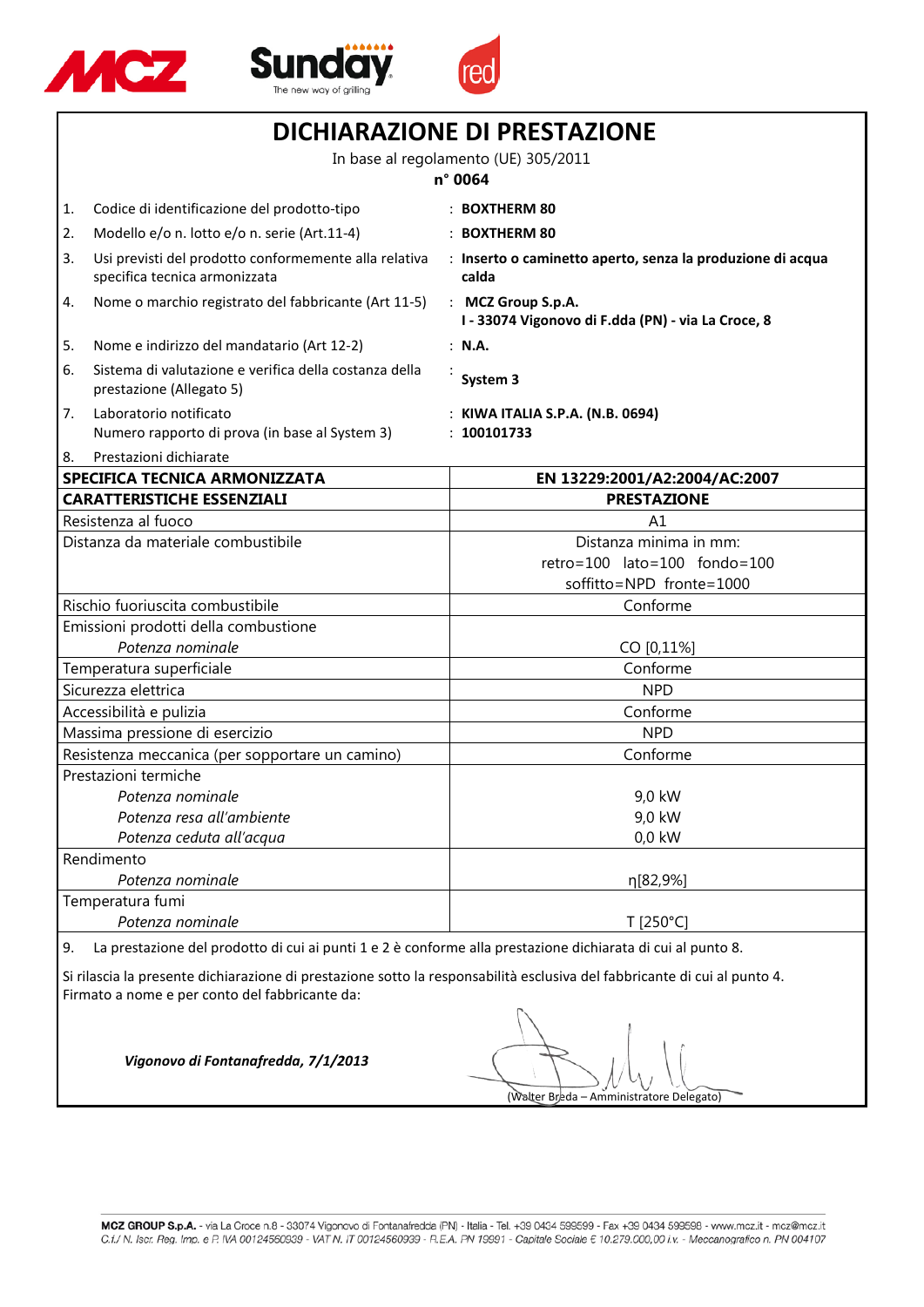





| DECLARATION DE PERFORMANCE                      |                                                                                                            |                                                                                                  |  |
|-------------------------------------------------|------------------------------------------------------------------------------------------------------------|--------------------------------------------------------------------------------------------------|--|
|                                                 | Selon le règlement (UE) 305/2011                                                                           |                                                                                                  |  |
|                                                 |                                                                                                            | n° 0064                                                                                          |  |
| 1.                                              | Code d'identification unique du produit-type                                                               | : BOXTHERM 80                                                                                    |  |
| 2.                                              | Modèle et/ou n° de lot et/ou n° de série (Art. 11-4)                                                       | : BOXTHERM 80                                                                                    |  |
| $\vert 3. \vert$                                | Utilisation prévue du produit conformément aux<br>spécifications techniques harmonisées<br>correspondantes | Insert ou cheminée ouverte, sans la production d'eau chaude                                      |  |
| 4.                                              | Nom ou marque enregistrée du fabricant (Art. 11-5)                                                         | : MCZ Group S.p.A.<br>I - 33074 Vigonovo di F.dda (PN) - via La Croce, 8                         |  |
| 5.                                              | Nom et adresse du mandataire (Art. 12-2)                                                                   | : N.A.                                                                                           |  |
| 6.                                              | Système d'évaluation et contrôle de la constance de<br>performance (Annexe 5)                              | System 3                                                                                         |  |
| 7.                                              | Laboratoire notifié<br>Numéro du rapport d'essai (selon le System 3)                                       | : KIWA ITALIA S.P.A. (N.B. 0694)<br>: 100101733                                                  |  |
| 8.                                              | Performance déclarée                                                                                       |                                                                                                  |  |
| SPÉCIFICATIONS TECHNIQUES HARMONISÉES           |                                                                                                            | EN 13229:2001/A2:2004/AC:2007                                                                    |  |
|                                                 | <b>CARACTÉRISTIQUES ESSENTIELLES</b>                                                                       | <b>PERFORMANCE</b>                                                                               |  |
|                                                 | Résistance au feu                                                                                          | A1                                                                                               |  |
| Distance de sécurité aux matériaux combustibles |                                                                                                            | Distance minimum, en mm:<br>arrière=100<br>côté=100<br>fond=100<br>plafond=NPD<br>$avant = 1000$ |  |
| Risque de fuite de combustible                  |                                                                                                            | Conforme                                                                                         |  |
| Émission des produits de combustion             |                                                                                                            |                                                                                                  |  |
| Puissance nominale                              |                                                                                                            | CO [0,11%]                                                                                       |  |
|                                                 | Température de surface                                                                                     | Conforme                                                                                         |  |
|                                                 | Sécurité électrique                                                                                        | <b>NPD</b>                                                                                       |  |
|                                                 | Facilité d'accès et nettoyage                                                                              | Conforme                                                                                         |  |
|                                                 | Pression maximale de service                                                                               | <b>NPD</b>                                                                                       |  |
|                                                 | Résistance mécanique (pour soutenir la cheminée)                                                           | Conforme                                                                                         |  |
|                                                 | Performance thermique                                                                                      |                                                                                                  |  |
| Puissance nominale                              |                                                                                                            | 9,0 kW                                                                                           |  |
| Puissance rendue au milieu                      |                                                                                                            | 9,0 kW                                                                                           |  |
| Puissance rendue à l'eau                        |                                                                                                            | $0,0$ kW                                                                                         |  |
|                                                 | Rendement                                                                                                  |                                                                                                  |  |
|                                                 | Puissance nominale                                                                                         | η[82,9%]                                                                                         |  |
|                                                 | Température des fumées                                                                                     |                                                                                                  |  |
| Puissance nominale                              |                                                                                                            | T [250°C]                                                                                        |  |
| 9.                                              | La performance du produit citée aux points 1 et 2 est conforme à la performance déclarée au point 8.       |                                                                                                  |  |

Cette déclaration de performance est délivrée sous la responsabilité exclusive du fabricant cité au point 4. Signé au nom et pour le compte du fabricant par:

(Walter Breda – Amministratore Delegato)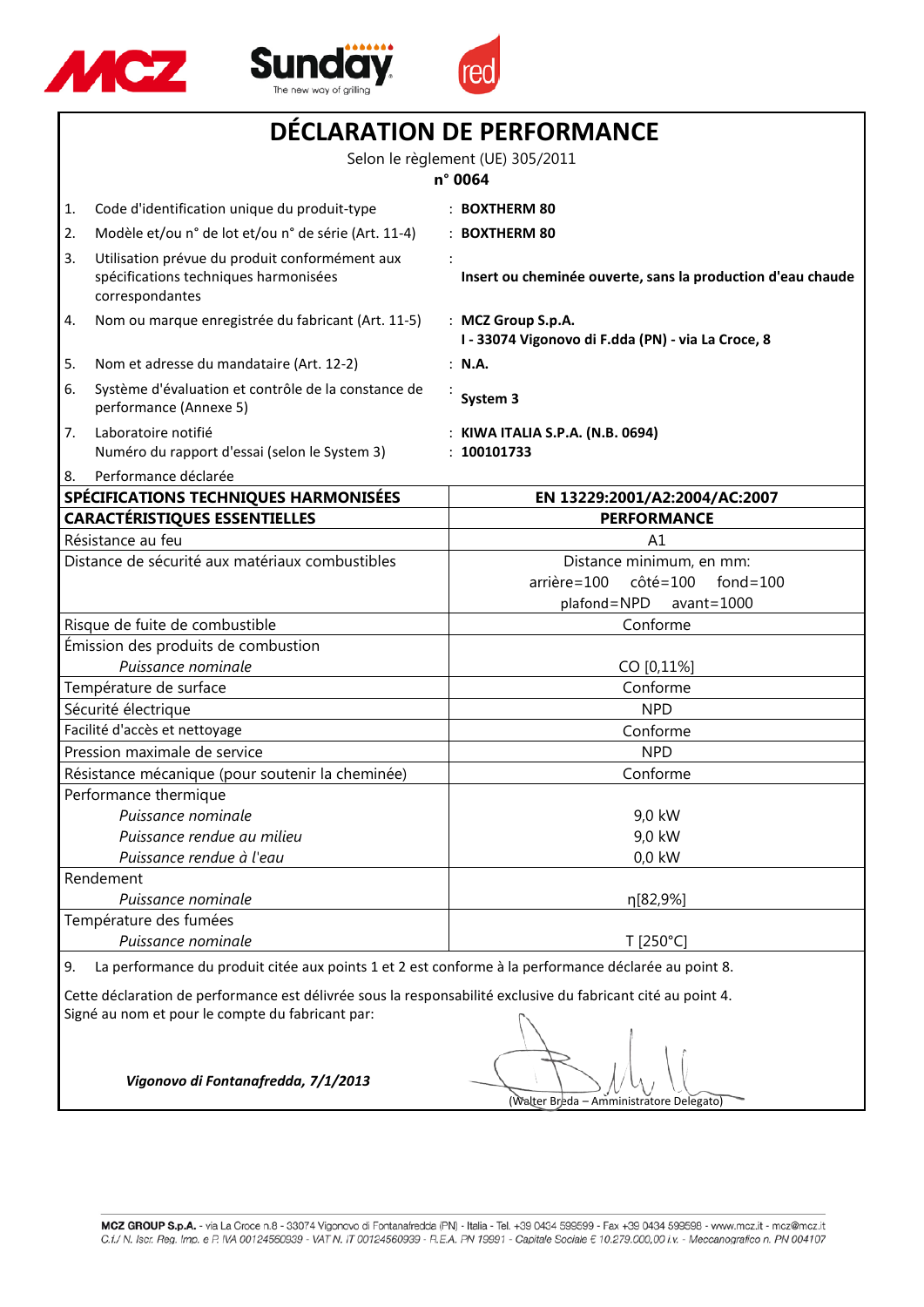





| LEISTUNGSERKLÄRUNG                                                                                                                                                                                                                  |                                                                                                                        |                                                                          |  |
|-------------------------------------------------------------------------------------------------------------------------------------------------------------------------------------------------------------------------------------|------------------------------------------------------------------------------------------------------------------------|--------------------------------------------------------------------------|--|
|                                                                                                                                                                                                                                     | Gemäß der Verordnung (EG) 305/2011                                                                                     |                                                                          |  |
|                                                                                                                                                                                                                                     |                                                                                                                        | n° 0064                                                                  |  |
| 1.                                                                                                                                                                                                                                  | Eindeutiger Identifikationscode des Produktes - Typ                                                                    | : BOXTHERM 80                                                            |  |
| 2.                                                                                                                                                                                                                                  | Modell und/oder Losnr. und/oder Seriennr (Art.11-4)                                                                    | : BOXTHERM 80                                                            |  |
| 3.                                                                                                                                                                                                                                  | Vorgesehene Verwendung des Produkts in<br>bereinstimmung mit der geltenden harmonisierten<br>technischen Spezifikation | Einsatz oder offener Kamin, ohne Warmwasseraufbereitung                  |  |
| 4.                                                                                                                                                                                                                                  | Name oder registriertes Warenzeichen des<br>Herstellers (Art 11-5)                                                     | : MCZ Group S.p.A.<br>I - 33074 Vigonovo di F.dda (PN) - via La Croce, 8 |  |
| 5.                                                                                                                                                                                                                                  | Name und Adresse des Auftragnehmers (Art 12-2)                                                                         | : N.A.                                                                   |  |
| 6.                                                                                                                                                                                                                                  | System zur Bewertung und Überprüfung der<br>Leistungsbeständigkeit (Anlage 5)                                          | System 3                                                                 |  |
| 7.                                                                                                                                                                                                                                  | <b>Benanntes Labor</b><br>Nummer des Prüfberichts (gemäß System 3)                                                     | : KIWA ITALIA S.P.A. (N.B. 0694)<br>100101733                            |  |
| 8.                                                                                                                                                                                                                                  | Erklärte Leistungen                                                                                                    |                                                                          |  |
|                                                                                                                                                                                                                                     | <b>HARMONISIERTE TECHNISCHE SPEZIFIKATION</b>                                                                          | EN 13229:2001/A2:2004/AC:2007                                            |  |
|                                                                                                                                                                                                                                     | <b>WESENTLICHE MERKMALE</b>                                                                                            | <b>LEISTUNGEN</b>                                                        |  |
|                                                                                                                                                                                                                                     | Feuerbeständigkeit                                                                                                     | A1                                                                       |  |
|                                                                                                                                                                                                                                     | Abstand von brennbarem Material                                                                                        | Mindestabstand, in mm:                                                   |  |
|                                                                                                                                                                                                                                     |                                                                                                                        | Rückseite=100<br>Seite= $100$<br>Unterseite=100                          |  |
|                                                                                                                                                                                                                                     | Gefahr Brennstoffaustritt                                                                                              | Vorderseite=1000<br>decke=NPD<br>Konform                                 |  |
|                                                                                                                                                                                                                                     | Emission von Verbrennungsprodukten                                                                                     |                                                                          |  |
| Nennleistung                                                                                                                                                                                                                        |                                                                                                                        | CO [0,11%]                                                               |  |
| Oberflächentemperatur                                                                                                                                                                                                               |                                                                                                                        | Konform                                                                  |  |
| Elektrische Sicherheit                                                                                                                                                                                                              |                                                                                                                        | <b>NPD</b>                                                               |  |
| Zugänglichkeit und Reinigung                                                                                                                                                                                                        |                                                                                                                        | Konform                                                                  |  |
| Maximaler Betriebsdruck                                                                                                                                                                                                             |                                                                                                                        | <b>NPD</b>                                                               |  |
| Mechanische Festigkeit (um den Kamin zu tragen)                                                                                                                                                                                     |                                                                                                                        | Konform                                                                  |  |
|                                                                                                                                                                                                                                     | Thermische Leistungen                                                                                                  |                                                                          |  |
|                                                                                                                                                                                                                                     | Nennleistung                                                                                                           | 9,0 kW                                                                   |  |
|                                                                                                                                                                                                                                     | Der Umgebung gelieferte Leistung                                                                                       | 9,0 kW                                                                   |  |
| Dem Wasser gelieferte Leistung                                                                                                                                                                                                      |                                                                                                                        | $0,0$ kW                                                                 |  |
| Wirkungsgrad                                                                                                                                                                                                                        |                                                                                                                        |                                                                          |  |
| Nennleistung                                                                                                                                                                                                                        |                                                                                                                        | η[82,9%]                                                                 |  |
| Rauchgastemperatur<br>Nennleistung                                                                                                                                                                                                  |                                                                                                                        | T [250°C]                                                                |  |
|                                                                                                                                                                                                                                     |                                                                                                                        |                                                                          |  |
| Die Leistung des Produktes gemäß den Punkten 1 und 2 entspricht der erklärten Leistung nach Punkt 8.<br>9.<br>Die vorliegende Leistungserklärung wird unter ausschließlicher Verantwortung des Herstellers erlassen, siehe Punkt 4. |                                                                                                                        |                                                                          |  |
|                                                                                                                                                                                                                                     | Unterzeichnet im Namen und im Auftrag des Herstellers von:                                                             |                                                                          |  |
| Vigonovo di Fontanafredda, 7/1/2013<br>(Walter Breda – Amministratore Delegato)                                                                                                                                                     |                                                                                                                        |                                                                          |  |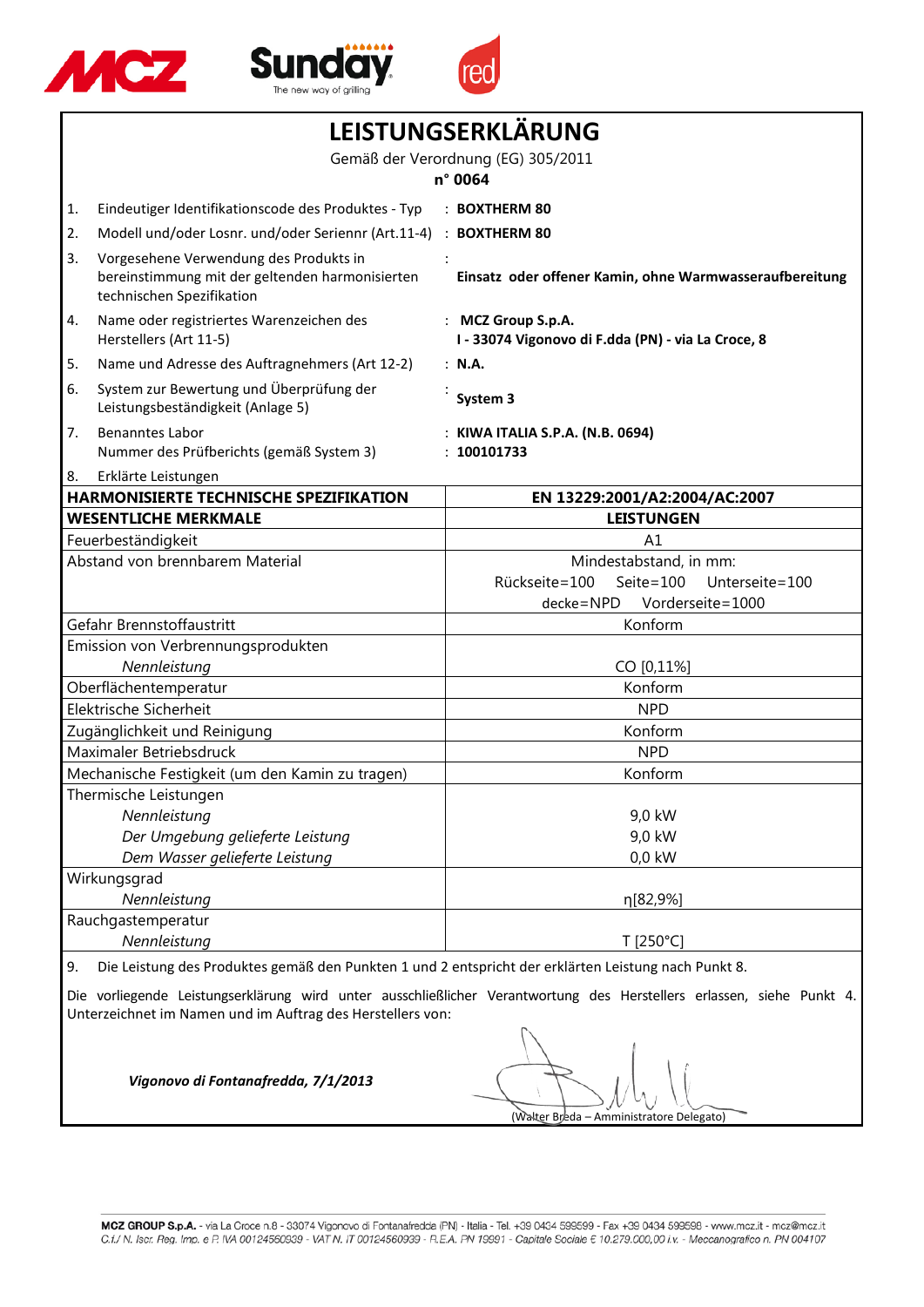





|                                                                                                                                                                            | <b>DECLARATION OF PERFORMANCE</b><br>According to Regulation (EU) 305/2011<br>n° 0064                                |                                                                                   |  |
|----------------------------------------------------------------------------------------------------------------------------------------------------------------------------|----------------------------------------------------------------------------------------------------------------------|-----------------------------------------------------------------------------------|--|
|                                                                                                                                                                            |                                                                                                                      |                                                                                   |  |
|                                                                                                                                                                            |                                                                                                                      |                                                                                   |  |
| 1.                                                                                                                                                                         | Unique identifier code for product-type                                                                              | $\therefore$ BOXTHERM 80                                                          |  |
| 2.                                                                                                                                                                         | Model and/or batch no. and/or series no (Article 11-4) : BOXTHERM 80                                                 |                                                                                   |  |
| 3.                                                                                                                                                                         | Intended uses of the product in accordance with the<br>applicable harmonised technical specification                 | : Inset appliance or open fire burning solid fuels without hot<br>water prouction |  |
| 4.                                                                                                                                                                         | Name or trademark of the manufacturer (Article 11-5) : MCZ Group S.p.A.                                              | I - 33074 Vigonovo di F.dda (PN) - via La Croce, 8                                |  |
| 5.                                                                                                                                                                         | Name and address of the agent (Article 12-2)                                                                         | : N.A.                                                                            |  |
| 6.                                                                                                                                                                         | Assessment and verification system for constancy of<br>performance (Annex 5)                                         | System 3                                                                          |  |
| 7.                                                                                                                                                                         | Laboratory notified<br>Test report number (based on System 3)                                                        | : KIWA ITALIA S.P.A. (N.B. 0694)<br>: 100101733                                   |  |
| 8.                                                                                                                                                                         | Services declare                                                                                                     |                                                                                   |  |
|                                                                                                                                                                            | <b>HARMONISED TECHNICAL SPECIFICATIONS</b>                                                                           | EN 13229:2001/A2:2004/AC:2007                                                     |  |
|                                                                                                                                                                            | <b>ESSENTIAL CHARACTERISTICS</b>                                                                                     | <b>PERFORMANCE</b>                                                                |  |
|                                                                                                                                                                            | Reaction to fire                                                                                                     | A <sub>1</sub>                                                                    |  |
|                                                                                                                                                                            | Distance to combustible material                                                                                     | Minimum distance, in mm:                                                          |  |
|                                                                                                                                                                            |                                                                                                                      | $rear = 100$<br>$sides = 100$<br>floor= $100$                                     |  |
|                                                                                                                                                                            |                                                                                                                      | ceiling=NPD<br>$front=1000$                                                       |  |
|                                                                                                                                                                            | Risk of burning fuel falling out                                                                                     | Pass                                                                              |  |
| Emissions of combustion products<br>Nominal heat output                                                                                                                    |                                                                                                                      | CO [0,11%]                                                                        |  |
|                                                                                                                                                                            |                                                                                                                      | Pass                                                                              |  |
| Surface temperature<br>Electrical safety                                                                                                                                   |                                                                                                                      | <b>NPD</b>                                                                        |  |
| Cleanability                                                                                                                                                               |                                                                                                                      | Pass                                                                              |  |
| Maximum water operating pressure                                                                                                                                           |                                                                                                                      | <b>NPD</b>                                                                        |  |
| Mechanical resistance (to carry a chimney/flue)                                                                                                                            |                                                                                                                      | Pass                                                                              |  |
|                                                                                                                                                                            | Thermal output                                                                                                       |                                                                                   |  |
|                                                                                                                                                                            | Nominal heat output                                                                                                  | 9,0 kW                                                                            |  |
|                                                                                                                                                                            | Room heating output                                                                                                  | 9,0 kW                                                                            |  |
|                                                                                                                                                                            | Water heating output                                                                                                 | $0,0$ kW                                                                          |  |
|                                                                                                                                                                            | Energy efficiency                                                                                                    |                                                                                   |  |
| Nominal heat output                                                                                                                                                        |                                                                                                                      | η[82,9%]                                                                          |  |
|                                                                                                                                                                            | Flue gas temperature                                                                                                 |                                                                                   |  |
|                                                                                                                                                                            | Nominal heat output                                                                                                  | T [250°C]                                                                         |  |
| 9.                                                                                                                                                                         | The performance of the product referred to in points 1 and 2 is consistent with the declared performance in point 8. |                                                                                   |  |
| This declaration of performance is issued under the manufacturer's sole responsibility referred to in point 4.<br>Signed in the name and on behalf of the manufacturer by: |                                                                                                                      |                                                                                   |  |
| Vigonovo di Fontanafredda, 7/1/2013                                                                                                                                        |                                                                                                                      |                                                                                   |  |
|                                                                                                                                                                            |                                                                                                                      |                                                                                   |  |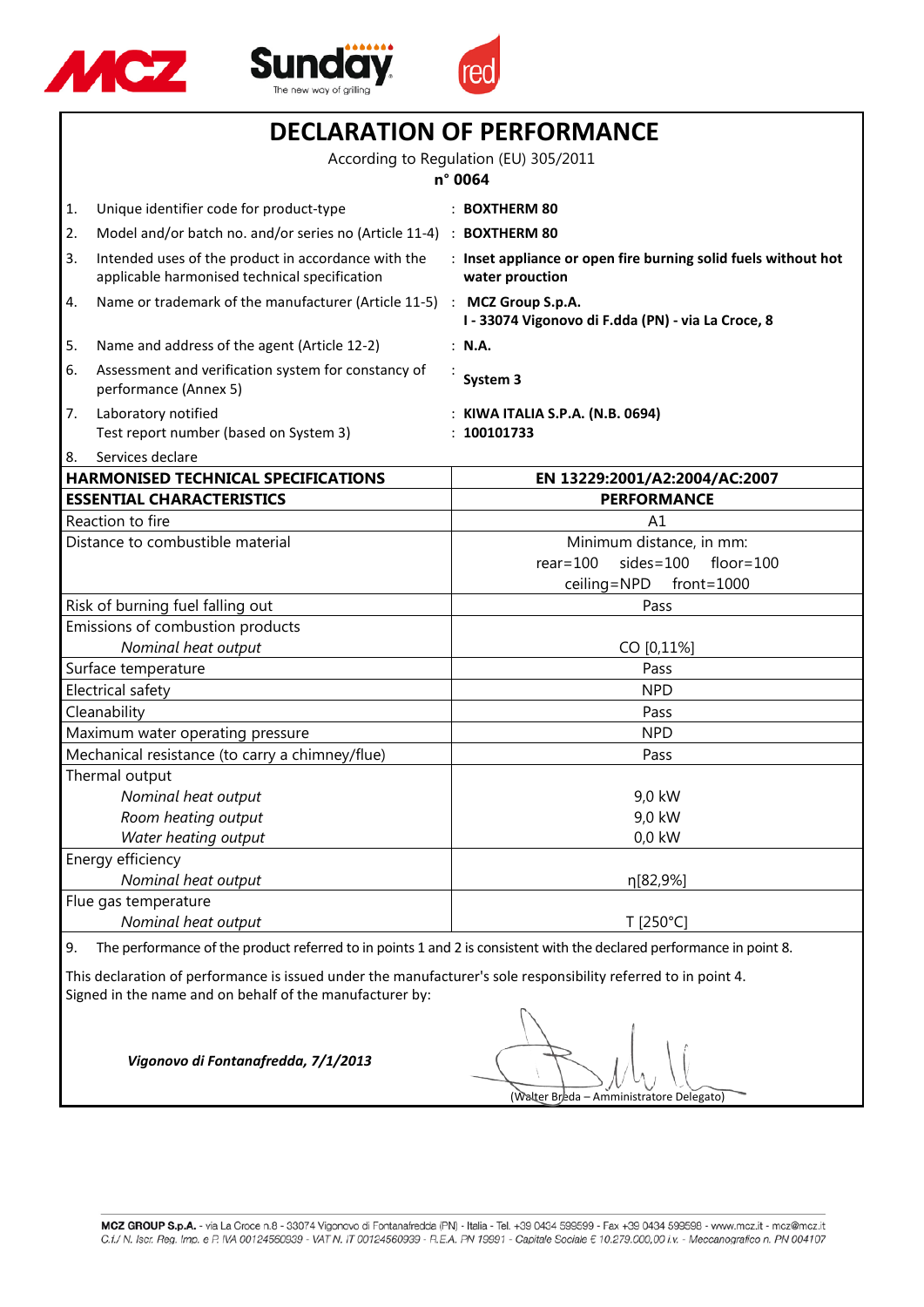





| PRESTATIEVERKLARING                          |                                                                                                                                                                                    |                                                                                                        |  |
|----------------------------------------------|------------------------------------------------------------------------------------------------------------------------------------------------------------------------------------|--------------------------------------------------------------------------------------------------------|--|
| Volgens Verordening (EU) 305/2011<br>n° 0064 |                                                                                                                                                                                    |                                                                                                        |  |
| 1.                                           | Unieke identificatiecode van het producttype                                                                                                                                       | : BOXTHERM 80                                                                                          |  |
| 2.                                           | Model en/of lotnr. en/of serienummer (Art.11-4)                                                                                                                                    | : BOXTHERM 80                                                                                          |  |
| 3.                                           | Het beoogde gebruik van het product in<br>overeenstemming met de toepasselijke geharmoniseerde<br>technische specificatie                                                          | Inbouwhaard of openhaard, zonder warmwaterproductie                                                    |  |
| 4.                                           | Naam of handelsmerk van de fabrikant (Art 11-5)                                                                                                                                    | : MCZ Group S.p.A.<br>I - 33074 Vigonovo di F.dda (PN) - via La Croce, 8                               |  |
| 5.                                           | Naam en adres van de gemachtigde (Art 12-2)                                                                                                                                        | : N.A.                                                                                                 |  |
| 6.                                           | Systeem voor de beoordeling en verificatie van de<br>prestatiebestendigheid (Bijlage 5)                                                                                            | System 3                                                                                               |  |
| 7.                                           | Erkend laboratorium<br>Nummer van het keuringsrapport (op grond van System<br>3)                                                                                                   | : KIWA ITALIA S.P.A. (N.B. 0694)<br>: 100101733                                                        |  |
| 8.                                           | Aangegeven prestaties                                                                                                                                                              |                                                                                                        |  |
|                                              | <b>GEHARMONISEERDE TECHNISCHE SPECIFICATIE</b>                                                                                                                                     | EN 13229:2001/A2:2004/AC:2007                                                                          |  |
|                                              | <b>ESSENTIËLE KENMERKEN</b>                                                                                                                                                        | <b>PRESTATIE</b>                                                                                       |  |
|                                              | Weerstand tegen brand                                                                                                                                                              | A1                                                                                                     |  |
| Afstand van brandbaar materiaal              |                                                                                                                                                                                    | Minimumafstand, in mm:<br>achterzijde=100<br>zijkant=100<br>bodem=100<br>plafond=NPD<br>voorzijde=1000 |  |
|                                              | Gevaar voor brandstoflekken                                                                                                                                                        | Conform                                                                                                |  |
| Uitstoot verbrandingsproducten               |                                                                                                                                                                                    |                                                                                                        |  |
| Nominaal vermogen                            |                                                                                                                                                                                    | CO [0,11%]                                                                                             |  |
|                                              | Oppervlaktetemperatuur                                                                                                                                                             | Conform                                                                                                |  |
| Elektrische veiligheid                       |                                                                                                                                                                                    | <b>NPD</b>                                                                                             |  |
| Toegankelijkheid en reiniging                |                                                                                                                                                                                    | Conform                                                                                                |  |
| Maximum bedrijfsdruk                         |                                                                                                                                                                                    | <b>NPD</b>                                                                                             |  |
|                                              | Mechanische sterkte (om de haard te ondersteunen)                                                                                                                                  | Conform                                                                                                |  |
|                                              | Thermische prestaties                                                                                                                                                              |                                                                                                        |  |
|                                              | Nominaal vermogen                                                                                                                                                                  | 9,0 kW                                                                                                 |  |
| Vermogen afgegeven aan het milieu            |                                                                                                                                                                                    | 9,0 kW<br>0,0 kW                                                                                       |  |
|                                              | Vermogen afgegeven aan het water<br>Rendement                                                                                                                                      |                                                                                                        |  |
|                                              | Nominaal vermogen                                                                                                                                                                  | η[82,9%]                                                                                               |  |
| Rookgastemperatuur                           |                                                                                                                                                                                    |                                                                                                        |  |
| Nominaal vermogen                            |                                                                                                                                                                                    | T [250°C]                                                                                              |  |
| 9.                                           | De prestaties van het in de punten 1 en 2 bedoelde product zijn conform met de in het punt 8 aangegeven prestaties.                                                                |                                                                                                        |  |
|                                              |                                                                                                                                                                                    |                                                                                                        |  |
|                                              | Deze prestatieverklaring wordt verstrekt onder de exclusieve verantwoordelijkheid van de in punt 4 vermelde fabrikant.<br>Getekend in naam en voor rekening van de fabrikant door: |                                                                                                        |  |
|                                              | Vigonovo di Fontanafredda, 7/1/2013<br>(Walter Breda – Amministratore Delegato)                                                                                                    |                                                                                                        |  |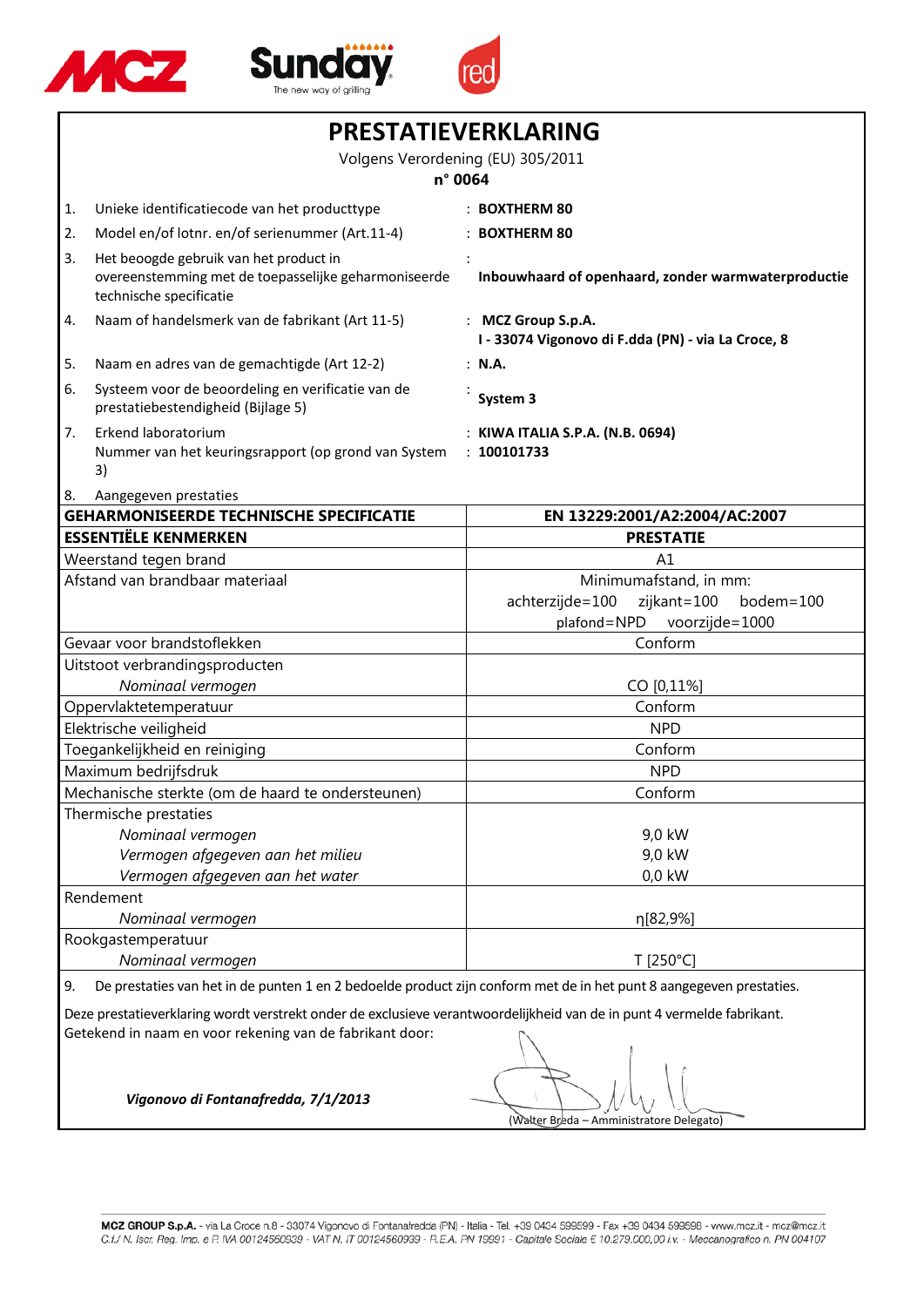





| DECLARACIÓN DE PRESTACIÓN                                                                                                                                                         |                                                                                                                            |                                                                                                       |
|-----------------------------------------------------------------------------------------------------------------------------------------------------------------------------------|----------------------------------------------------------------------------------------------------------------------------|-------------------------------------------------------------------------------------------------------|
| Conforme al reglamento (UE) 305/2011                                                                                                                                              |                                                                                                                            |                                                                                                       |
| n° 0064                                                                                                                                                                           |                                                                                                                            |                                                                                                       |
| 1.                                                                                                                                                                                | Código de identificación único del producto-tipo                                                                           | : BOXTHERM 80                                                                                         |
| 2.                                                                                                                                                                                | Modelo y/o nº. de lote y/o nº. de serie (Art.11-4)                                                                         | : BOXTHERM 80                                                                                         |
| 3.                                                                                                                                                                                | Usos previstos del producto de conformidad con las<br>especificaciones técnicas armonizadas correspondientes               | : Insertable o chimenea abierta alimentado con<br>combustible sólido, sin producción de agua caliente |
| 4.                                                                                                                                                                                | Nombre o marca registrada del fabricante (Art 11-5)                                                                        | : MCZ Group S.p.A.<br>I - 33074 Vigonovo di F.dda (PN) - via La Croce, 8                              |
| 5.                                                                                                                                                                                | Nombre y dirección del mandatario (Art 12-2)                                                                               | : N.A.                                                                                                |
| 6.                                                                                                                                                                                | Sistema de valoración y verificación de la constancia de<br>la prestación (Anexo 5)                                        | System 3                                                                                              |
| 7.                                                                                                                                                                                | Laboratorio notificado<br>Número de informe de prueba (según el System 3)                                                  | : KIWA ITALIA S.P.A. (N.B. 0694)<br>: 100101733                                                       |
| 8.                                                                                                                                                                                | Prestaciones declaradas                                                                                                    |                                                                                                       |
|                                                                                                                                                                                   | ESPECIFICACIÓN TÉCNICA ARMONIZADA                                                                                          | EN 13229:2001/A2:2004/AC:2007                                                                         |
|                                                                                                                                                                                   | <b>CARACTERÍSTICAS ESENCIALES</b>                                                                                          | <b>PRESTACIÓN</b>                                                                                     |
|                                                                                                                                                                                   | Resistencia al fuego                                                                                                       | Α1                                                                                                    |
|                                                                                                                                                                                   | Distancia de mat. comb.                                                                                                    | Distancia mínima, en mm:                                                                              |
|                                                                                                                                                                                   |                                                                                                                            | $rev\acute{e}s = 100$<br>$lado = 100$<br>$fondo = 100$                                                |
|                                                                                                                                                                                   |                                                                                                                            | techo=NPD<br>$f$ rente= $1000$                                                                        |
|                                                                                                                                                                                   | Riesgo de pérdida de combustible                                                                                           | Conforme                                                                                              |
| Emisiones de productos de combustión<br>Potencia nominal                                                                                                                          |                                                                                                                            | CO [0,11%]                                                                                            |
| Temperatura superficial                                                                                                                                                           |                                                                                                                            | Conforme                                                                                              |
| Seguridad eléctrica                                                                                                                                                               |                                                                                                                            | <b>NPD</b>                                                                                            |
| Accesibilidad y limpieza                                                                                                                                                          |                                                                                                                            | Conforme                                                                                              |
| Presión máxima de trabajo                                                                                                                                                         |                                                                                                                            | <b>NPD</b>                                                                                            |
| Resistencia mecánica (de soporte de la chimenea)                                                                                                                                  |                                                                                                                            | Conforme                                                                                              |
| Prestaciones térmicas                                                                                                                                                             |                                                                                                                            |                                                                                                       |
|                                                                                                                                                                                   | Potencia nominal                                                                                                           | 9,0 kW                                                                                                |
|                                                                                                                                                                                   | Potencia suministrada al entorno                                                                                           | 9,0 kW                                                                                                |
|                                                                                                                                                                                   | Potencia cedida al agua                                                                                                    | 0,0 kW                                                                                                |
|                                                                                                                                                                                   | Rendimiento                                                                                                                |                                                                                                       |
| Potencia nominal                                                                                                                                                                  |                                                                                                                            | η[82,9%]                                                                                              |
|                                                                                                                                                                                   | Temperatura de humos<br>Potencia nominal<br>T [250°C]                                                                      |                                                                                                       |
| 9.                                                                                                                                                                                | La prestación del producto según se establece en los puntos 1 y 2 cumple con las prestaciones declaradas según el punto 8. |                                                                                                       |
| Se expide esta declaración de prestación bajo la responsabilidad exclusiva del fabricante, según se establece en el punto 4.<br>Firmado a nombre y por cuenta del fabricante por: |                                                                                                                            |                                                                                                       |
| Vigonovo di Fontanafredda, 7/1/2013<br>(Walter Breda – Amministratore Delegato)                                                                                                   |                                                                                                                            |                                                                                                       |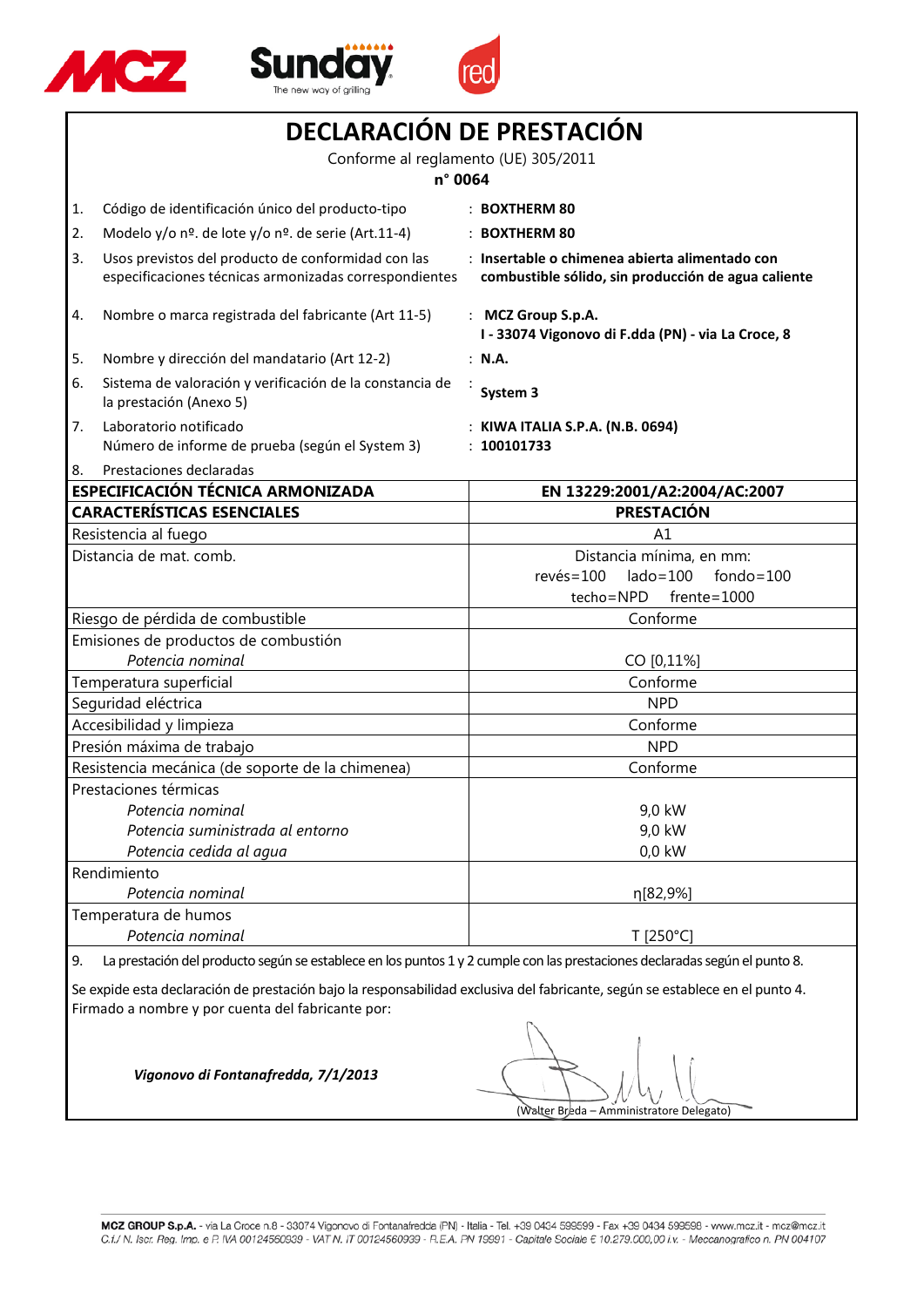





| DECLARAÇÃO DE DESEMPENHO                                                      |                                                                                                                         |                                                                                                                                                        |  |
|-------------------------------------------------------------------------------|-------------------------------------------------------------------------------------------------------------------------|--------------------------------------------------------------------------------------------------------------------------------------------------------|--|
| Em base com o regulamento (UE) 305/2011                                       |                                                                                                                         |                                                                                                                                                        |  |
| n° 0064                                                                       |                                                                                                                         |                                                                                                                                                        |  |
| Código de identificação único do produto-tipo<br>1.                           |                                                                                                                         | $:$ BOXTHERM 80                                                                                                                                        |  |
| 2.<br>Modelo e/ou nº. lote e/ou nº. série (Art.11-4)                          |                                                                                                                         | : BOXTHERM 80                                                                                                                                          |  |
| 3.<br>respectiva técnica especifica harmonizada                               |                                                                                                                         | Utilização prevista do produto em conformidade com a : De inserção ou chaminé aberta alimentado com<br>combustível sólido, sem produção de água quente |  |
| Nome ou marca registada pelo fabricante (Art 11-5)<br>4.                      |                                                                                                                         | : MCZ Group S.p.A.<br>I - 33074 Vigonovo di F.dda (PN) - via La Croce, 8                                                                               |  |
| Nome e endereço do mandatário (Art 12-2)<br>5.                                |                                                                                                                         | : N.A.                                                                                                                                                 |  |
| 6.<br>desempenho (Anexo 5)                                                    | Sistema de avaliação e verificação da regularidade do                                                                   | System 3                                                                                                                                               |  |
| Laboratório notificado<br>7.<br>Número relação de prova (em base ao System 3) |                                                                                                                         | : KIWA ITALIA S.P.A. (N.B. 0694)<br>: 100101733                                                                                                        |  |
| Desempenhos declarados<br>8.<br><b>ESPECÍFICA TÉCNICA HARMONIZADA</b>         |                                                                                                                         | EN 13229:2001/A2:2004/AC:2007                                                                                                                          |  |
| <b>CARACTERÍSTICAS ESSENCIAIS</b>                                             |                                                                                                                         | <b>DESEMPENHO</b>                                                                                                                                      |  |
| Resistência ao fogo<br>A1                                                     |                                                                                                                         |                                                                                                                                                        |  |
| Distância de mat. comb.                                                       |                                                                                                                         | Distância mínima, em mm:<br>$\text{lado} = 100$<br>$traseira = 100$<br>fundo=100<br>teto=NPD<br>$f$ rente=1000                                         |  |
| Risco de vazamento de combustível<br>Em comformidade                          |                                                                                                                         |                                                                                                                                                        |  |
|                                                                               | Emissões de produtos de combustão                                                                                       |                                                                                                                                                        |  |
| Potência nominal                                                              |                                                                                                                         | CO [0,11%]                                                                                                                                             |  |
| Temperatura superficial                                                       |                                                                                                                         | Em comformidade                                                                                                                                        |  |
| Segurança elétrica                                                            |                                                                                                                         | <b>NPD</b>                                                                                                                                             |  |
| Acessibilidade e limpeza                                                      |                                                                                                                         | Em comformidade                                                                                                                                        |  |
| Máxima pressão de exercício                                                   |                                                                                                                         | <b>NPD</b>                                                                                                                                             |  |
| Resistência mecânica (para suportar a chaminé)<br>Em comformidade             |                                                                                                                         |                                                                                                                                                        |  |
| Desempenho térmico                                                            |                                                                                                                         |                                                                                                                                                        |  |
| Potência nominal                                                              |                                                                                                                         | 9,0 kW                                                                                                                                                 |  |
| Potência libertada no ambiente                                                |                                                                                                                         | 9,0 kW                                                                                                                                                 |  |
| Potência cedida à água<br>0,0 kW                                              |                                                                                                                         |                                                                                                                                                        |  |
| Rendimento                                                                    |                                                                                                                         |                                                                                                                                                        |  |
| Potência nominal                                                              |                                                                                                                         | η[82,9%]                                                                                                                                               |  |
| Temperatura fumos                                                             |                                                                                                                         |                                                                                                                                                        |  |
| Potência nominal<br>T [250°C]                                                 |                                                                                                                         |                                                                                                                                                        |  |
| 9.                                                                            | O desempenho do produto ao qual se referem os pontos 1 e 2 estão em conformidade com o desempenho declarado no ponto 8. |                                                                                                                                                        |  |

É emitida a presente declaração de desempenho sob a responsabilidade exclusiva do fabricante referido no ponto 4. Assinado com nome e por conta do fabricante de:

(Walter Breda – Amministratore Delegato)

MCZ GROUP S.p.A. - via La Croce n.8 - 33074 Vigonovo di Fontanafredda (PN) - Italia - Tel. +39 0434 599599 - Fax +39 0434 599598 - www.mcz.it - mcz@mcz.it C.f./ N. Iscr. Reg. Imp. e P. IVA 00124560939 - VAT N. IT 00124560939 - R.E.A. PN 19991 - Capitale Sociale € 10.279.000,00 i.v. - Meccanografico n. PN 004107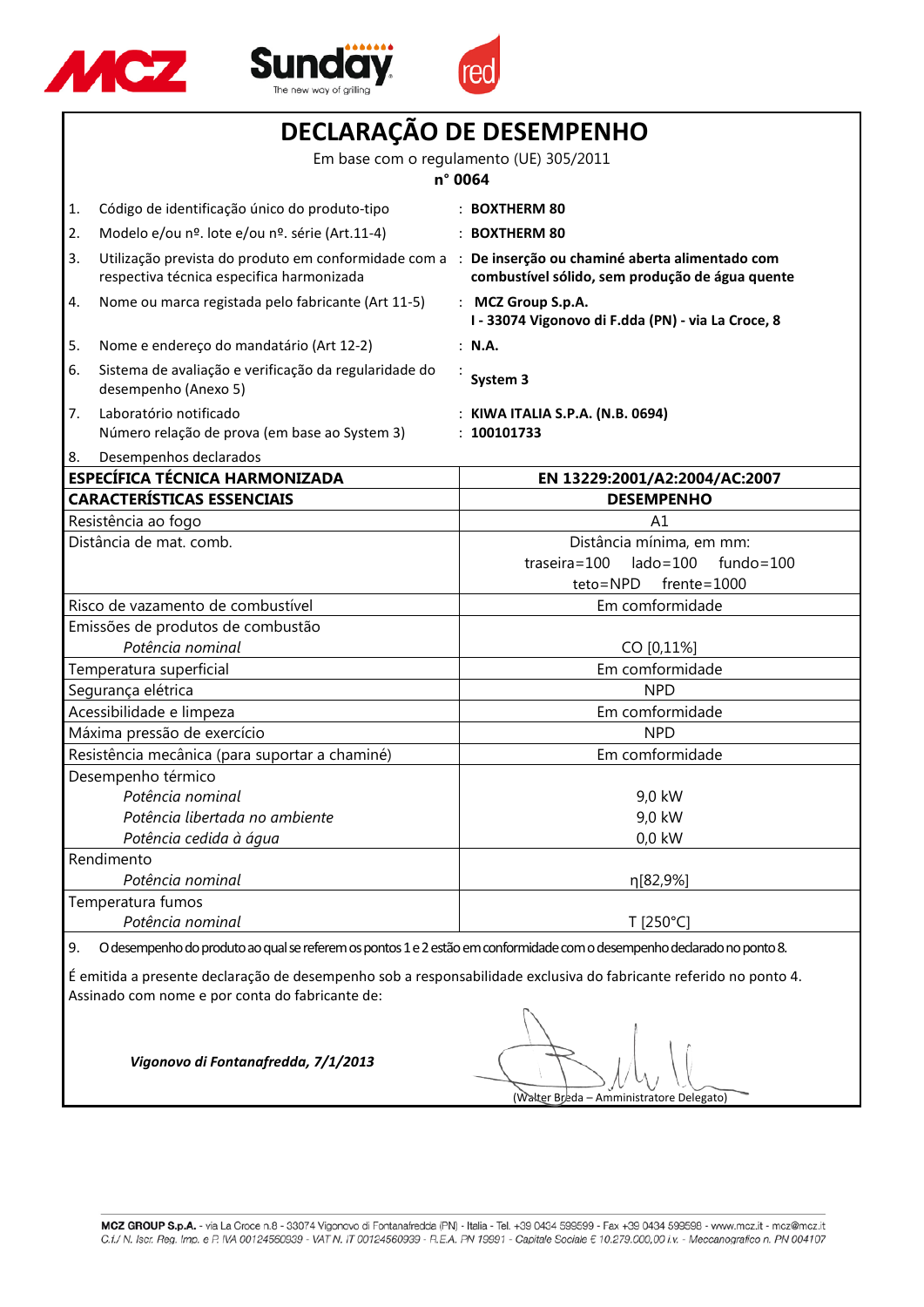





|                                                                                                                                                                              | ΔΗΛΩΣΗ ΑΠΟΔΟΣΗΣ                                                                            |                                                                                                             |  |
|------------------------------------------------------------------------------------------------------------------------------------------------------------------------------|--------------------------------------------------------------------------------------------|-------------------------------------------------------------------------------------------------------------|--|
| Με βάση τον κανονισμό (ΕΕ) 305/2011                                                                                                                                          |                                                                                            |                                                                                                             |  |
| n° 0064                                                                                                                                                                      |                                                                                            |                                                                                                             |  |
| 1.                                                                                                                                                                           | Μοναδικός κωδικός αναγνώρισης του προϊόντος-<br>τύπου                                      | <b>BOXTHERM 80</b>                                                                                          |  |
| 2.                                                                                                                                                                           | Μοντέλο ή/και αρ. παρτίδας ή/και αύξων αρ. (Άρθρο<br>$11-4)$                               | <b>BOXTHERM 80</b>                                                                                          |  |
| 3.                                                                                                                                                                           | Προβλεπόμενες χρήσεις του προϊόντος σύμφωνα με<br>τις εναρμονισμένες τεχνικές προδιαγραφές | : Ένθετο ή ανοιχτό τζάκι, χωρίς την παραγωγή ζεστού<br>νερού                                                |  |
| 4.                                                                                                                                                                           | Καταχωρημένη επωνυμία ή εμπορικό σήμα του<br>κατασκευαστή (Άρθρο 11-5)                     | : MCZ Group S.p.A.<br>I - 33074 Vigonovo di F.dda (PN) - via La Croce, 8                                    |  |
| 5.                                                                                                                                                                           | Όνομα και διεύθυνση του εντολοδόχου (Άρθρο 12-2)                                           | : N.A.                                                                                                      |  |
| 6.                                                                                                                                                                           | Σύστημα εκτίμησης και επαλήθευσης της<br>σταθερότητας της επίδοσης (Συνημμένο 5)           | System 3                                                                                                    |  |
| 7.                                                                                                                                                                           | Κοινοποιημένο εργαστήριο<br>Αριθμός αναφοράς της δοκιμής (με βάση το System 3) : 100101733 | : KIWA ITALIA S.P.A. (N.B. 0694)                                                                            |  |
| 8.                                                                                                                                                                           | Δηλωμένες επιδόσεις                                                                        |                                                                                                             |  |
|                                                                                                                                                                              | ΕΝΑΡΜΟΝΙΣΜΈΝΗ ΤΕΧΝΙΚΉ ΠΡΟΔΙΑΓΡΑΦΉ                                                          | EN 13229:2001/A2:2004/AC:2007                                                                               |  |
|                                                                                                                                                                              | ΒΑΣΙΚΆ ΧΑΡΑΚΤΗΡΙΣΤΙΚΆ                                                                      | ΕΠΙΔΌΣΕΙΣ                                                                                                   |  |
|                                                                                                                                                                              | Αντοχή στη φωτιά                                                                           | A1                                                                                                          |  |
| Απόσταση από το καύσιμο υλικό                                                                                                                                                |                                                                                            | Ελάχιστη απόσταση, σε mm:<br>πίσω μέρος=100 πλευρά=100 κάτω μέρος=100<br>ταβάνι=NPD<br>μπροστινό μέρος=1000 |  |
| Κίνδυνος διαρροής καυσίμου                                                                                                                                                   |                                                                                            | Σύμφωνη                                                                                                     |  |
|                                                                                                                                                                              | Εκπομπές προϊόντων καύσης                                                                  |                                                                                                             |  |
| Ονομαστική Ισχύς                                                                                                                                                             |                                                                                            | CO [0,11%]                                                                                                  |  |
|                                                                                                                                                                              | Επιφανειακή θερμοκρασία                                                                    | Σύμφωνη                                                                                                     |  |
| Ηλεκτρική ασφάλεια                                                                                                                                                           |                                                                                            | <b>NPD</b>                                                                                                  |  |
|                                                                                                                                                                              | Πρόσβαση και καθαρισμός                                                                    | Σύμφωνη                                                                                                     |  |
|                                                                                                                                                                              | Μέγιστη πίεση λειτουργίας                                                                  | <b>NPD</b>                                                                                                  |  |
|                                                                                                                                                                              | Μηχανική αντοχή (για να υποβαστάζει το τζάκι)                                              | Σύμφωνη                                                                                                     |  |
|                                                                                                                                                                              | Θερμικές επιδόσεις                                                                         |                                                                                                             |  |
|                                                                                                                                                                              | Ονομαστική Ισχύς                                                                           | 9,0 kW                                                                                                      |  |
|                                                                                                                                                                              | Ισχύς παραγωγής στο περιβάλλον                                                             | 9,0 kW                                                                                                      |  |
|                                                                                                                                                                              | Ισχύς που προσδίδεται στο νερό                                                             | $0,0$ kW                                                                                                    |  |
| Απόδοση<br>Ονομαστική Ισχύς                                                                                                                                                  |                                                                                            | η[82,9%]                                                                                                    |  |
|                                                                                                                                                                              | Θερμοκρασία καπνών                                                                         |                                                                                                             |  |
|                                                                                                                                                                              | Ονομαστική Ισχύς<br>T [250°C]                                                              |                                                                                                             |  |
| Η απόδοση του προϊόντος που αναφέρεται στα σημεία 1 και 2 είναι σύμφωνη με τη δηλωμένη απόδοση στο σημείο 8.<br>9.                                                           |                                                                                            |                                                                                                             |  |
| Εκδίδεται η παρούσα δήλωση απόδοσης υπό την αποκλειστική ευθύνη του κατασκευαστή που αναφέρεται στο σημείο 4.<br>Υπεγράφη στο όνομα και για λογαριασμό του κατασκευαστή από: |                                                                                            |                                                                                                             |  |

(Walter Breda – Amministratore Delegato)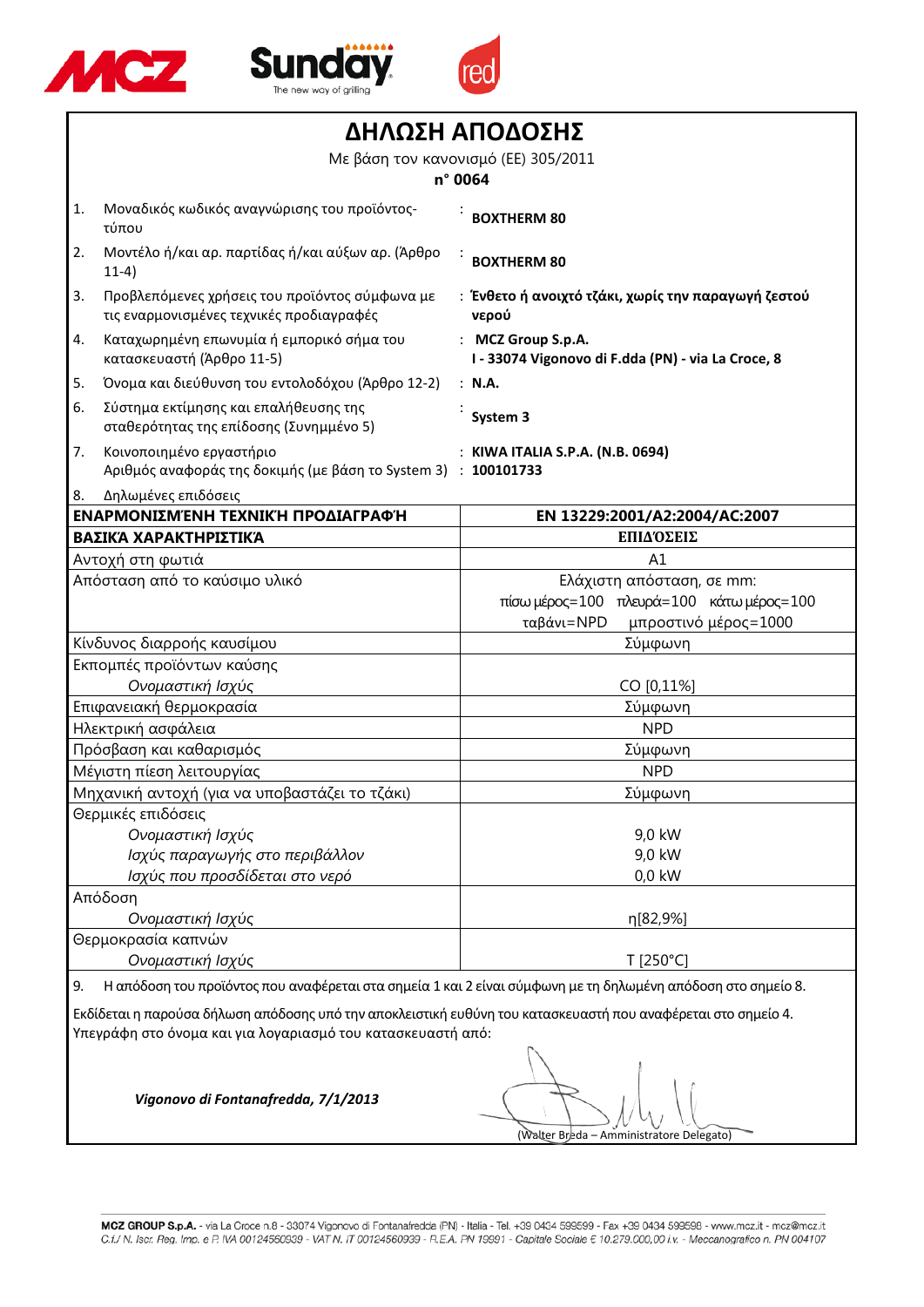





| YDEEVNEDEKLARATION                                                                                                                               |                                                                                                                      |                                                                                                    |  |
|--------------------------------------------------------------------------------------------------------------------------------------------------|----------------------------------------------------------------------------------------------------------------------|----------------------------------------------------------------------------------------------------|--|
|                                                                                                                                                  | I henhold til forordning (EU) 305/2011                                                                               |                                                                                                    |  |
|                                                                                                                                                  |                                                                                                                      | n° 0064                                                                                            |  |
| 1.                                                                                                                                               | Produkttypens unikke identifikationskode                                                                             | : BOXTHERM 80                                                                                      |  |
| 2.                                                                                                                                               | Model og/eller partinr. og/eller serienr (Art.11-4)                                                                  | : BOXTHERM 80                                                                                      |  |
| 3.                                                                                                                                               | Tilsigtede anvendelser af produktet i<br>overensstemmelse med den pågældende<br>harmoniserede tekniske specifikation | Indsats eller åben pejs med fast brændsel, uden<br>produktion af varmt vand                        |  |
| 4.                                                                                                                                               | Fabrikantens navn eller registreret varemærke (Art 11-<br>5)                                                         | : MCZ Group S.p.A.<br>I - 33074 Vigonovo di F.dda (PN) - via La Croce, 8                           |  |
| 5.                                                                                                                                               | Navn og adresse på den bemyndigede repræsentant (Art<br>$12-2)$                                                      | N.A.                                                                                               |  |
| 6.                                                                                                                                               | System til vurdering og kontrol af ydeevnens konstans<br>(Bilag 5)                                                   | System 3                                                                                           |  |
| 7.                                                                                                                                               | Notificeret laboratorium<br>Nummer testrapport (baseret på System 3)                                                 | : KIWA ITALIA S.P.A. (N.B. 0694)<br>: 100101733                                                    |  |
| 8.                                                                                                                                               | Deklarerede ydeevner                                                                                                 |                                                                                                    |  |
|                                                                                                                                                  | <b>HARMONISERET TEKNISK SPECIFIKATION</b>                                                                            | EN 13229:2001/A2:2004/AC:2007                                                                      |  |
|                                                                                                                                                  | <b>VÆSENTLIGE EGENSKABER</b>                                                                                         | <b>YDEEVNE</b>                                                                                     |  |
|                                                                                                                                                  | Brandmodstandsevne<br>Afstand fra brændbart mat.                                                                     | A1<br>Mindste afstand, i mm:<br>bagside=100<br>$side=100$<br>$bund = 100$<br>loft=NPD forside=1000 |  |
|                                                                                                                                                  | Risiko for udslip af brændsel                                                                                        | I overensstemmelse                                                                                 |  |
| Emissioner forbrændingsprodukter                                                                                                                 |                                                                                                                      |                                                                                                    |  |
|                                                                                                                                                  | Nominel effekt                                                                                                       | CO [0,11%]                                                                                         |  |
| Overfladetemperatur                                                                                                                              |                                                                                                                      | I overensstemmelse                                                                                 |  |
|                                                                                                                                                  | Elektrisk sikkerhed                                                                                                  | <b>NPD</b>                                                                                         |  |
|                                                                                                                                                  | Tilgængelighed og rengøring                                                                                          | I overensstemmelse                                                                                 |  |
| Maksimalt driftstryk                                                                                                                             |                                                                                                                      | <b>NPD</b>                                                                                         |  |
|                                                                                                                                                  | Mekanisk styrke (til at støtte skorstenen)                                                                           | I overensstemmelse                                                                                 |  |
|                                                                                                                                                  | Termiske ydeevner                                                                                                    |                                                                                                    |  |
|                                                                                                                                                  | Nominel effekt                                                                                                       | 9,0 kW                                                                                             |  |
|                                                                                                                                                  | Effekt overført til omgivelserne                                                                                     | 9,0 kW                                                                                             |  |
| Effekt overført til vandet                                                                                                                       |                                                                                                                      | 0,0 kW                                                                                             |  |
| Ydelse<br>Nominel effekt                                                                                                                         |                                                                                                                      | η[82,9%]                                                                                           |  |
|                                                                                                                                                  | Røggastemperatu                                                                                                      |                                                                                                    |  |
| Nominel effekt<br>T [250°C]                                                                                                                      |                                                                                                                      |                                                                                                    |  |
| Ydeevnen for det produkt, der er anført i punkt 1 og 2, er i overensstemmelse med den deklarerede ydeevne i punkt 8.<br>9.                       |                                                                                                                      |                                                                                                    |  |
| Denne ydeevnedeklaration udstedes på eneansvar af den fabrikant, der er anført i punkt 4.<br>Underskrevet for fabrikanten og på dennes vegne af: |                                                                                                                      |                                                                                                    |  |
|                                                                                                                                                  | Vigonovo di Fontanafredda, 7/1/2013                                                                                  | (Walter Breda – Amministratore Delegato)                                                           |  |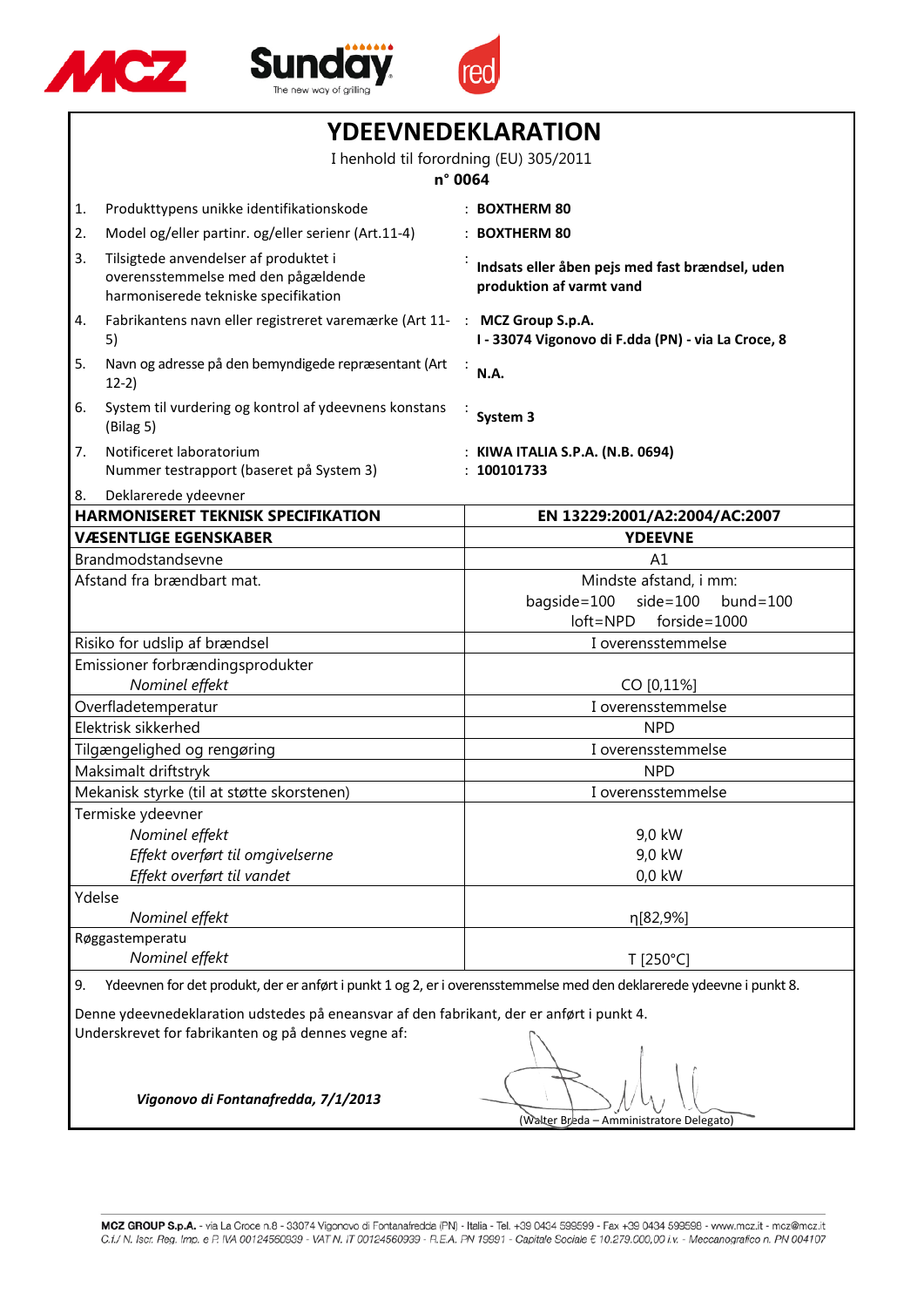





| PRESTANDADEKLARATION                                                                                                                                        |                                                                                                          |                                                                                             |  |
|-------------------------------------------------------------------------------------------------------------------------------------------------------------|----------------------------------------------------------------------------------------------------------|---------------------------------------------------------------------------------------------|--|
|                                                                                                                                                             | Enlighet med förordningen (EU) 305/2011<br>n° 0064                                                       |                                                                                             |  |
| 1.                                                                                                                                                          | Unik identifikationskod för produkttypen                                                                 | : BOXTHERM 80                                                                               |  |
| 2.                                                                                                                                                          | Modell och/eller partinummer och/eller serienr.<br>$(Art.11-4)$                                          | <b>BOXTHERM 80</b>                                                                          |  |
| 3.                                                                                                                                                          | Avsedd användning av produkten i enlighet med de<br>tillämpliga harmoniserade tekniska specifikationerna | : Utdragsbar eller öppen kamin som drivs med fast brànsle,<br>utan produktion av varmvatten |  |
| 4.                                                                                                                                                          | Namn eller märke som registrerats av tillverkaren (Art<br>$11-5)$                                        | : MCZ Group S.p.A.<br>I - 33074 Vigonovo di F.dda (PN) - via La Croce, 8                    |  |
| 5.                                                                                                                                                          | Ombudets namn och adress (Art 12-2)                                                                      | : N.A.                                                                                      |  |
| 6.                                                                                                                                                          | System för bedömning och kontroll av den fortlöpande<br>prestandan (Bilaga 5)                            | System 3                                                                                    |  |
| 7.                                                                                                                                                          | Deklarerat laboratorium<br>Nr. provrapport (baserat på System 3)                                         | : KIWA ITALIA S.P.A. (N.B. 0694)<br>100101733                                               |  |
| 8.                                                                                                                                                          | Deklarerade prestationer                                                                                 |                                                                                             |  |
|                                                                                                                                                             | <b>HARMONISERAD TEKNISK SPECIFIKATION</b>                                                                | EN 13229:2001/A2:2004/AC:2007                                                               |  |
|                                                                                                                                                             | <b>GRUNDLÄGGANDE EGENSKAPER</b>                                                                          | <b>PRESTANDA</b>                                                                            |  |
|                                                                                                                                                             | Resistens mot eld                                                                                        | A1                                                                                          |  |
|                                                                                                                                                             | Avstånd från brännbart material                                                                          | Minimiavstånd, i mm                                                                         |  |
|                                                                                                                                                             |                                                                                                          | $bak = 100$<br>$sida=100$<br>botten=100<br>$tak = NPD$<br>$frame = 1000$                    |  |
|                                                                                                                                                             | Risk för bränslespill                                                                                    | Överensstämmer                                                                              |  |
| Utsläpp av förbränningsprodukter                                                                                                                            |                                                                                                          |                                                                                             |  |
| nominell effekt                                                                                                                                             |                                                                                                          | CO [0,11%]                                                                                  |  |
| Ytans temperatur                                                                                                                                            |                                                                                                          | Överensstämmer                                                                              |  |
| Elsäkerhet                                                                                                                                                  |                                                                                                          | <b>NPD</b>                                                                                  |  |
| Tillgänglighet och rengöring                                                                                                                                |                                                                                                          | Överensstämmer                                                                              |  |
|                                                                                                                                                             | Maximalt arbetstryck                                                                                     | <b>NPD</b>                                                                                  |  |
|                                                                                                                                                             | Mekanisk hållfasthet (för att stödja kaminen)                                                            | Överensstämmer                                                                              |  |
|                                                                                                                                                             | Termisk prestanda                                                                                        |                                                                                             |  |
|                                                                                                                                                             | Nominell effekt                                                                                          | 9,0 kW                                                                                      |  |
|                                                                                                                                                             | Effekt som ges till omgivningen                                                                          | 9,0 kW                                                                                      |  |
| Effekt som överförs till vattnet                                                                                                                            |                                                                                                          | $0,0$ kW                                                                                    |  |
|                                                                                                                                                             | Avkastning                                                                                               |                                                                                             |  |
| nominell effekt                                                                                                                                             |                                                                                                          | η[82,9%]                                                                                    |  |
|                                                                                                                                                             | Röktemperatur                                                                                            |                                                                                             |  |
|                                                                                                                                                             | nominell effekt<br>T [250°C]                                                                             |                                                                                             |  |
| Prestandan hos den produkt som avses i punkterna 1 och 2 överensstämmer med den prestanda som deklareras i<br>9.<br>punkt 8.                                |                                                                                                          |                                                                                             |  |
| Denna prestandadeklaration lämnas under det egna ansvaret hos tillverkaren som avses i punkt 4.<br>Undertecknat med namn och på uppdrag av tillverkaren av: |                                                                                                          |                                                                                             |  |
|                                                                                                                                                             |                                                                                                          |                                                                                             |  |

(Walter Breda – Amministratore Delegato)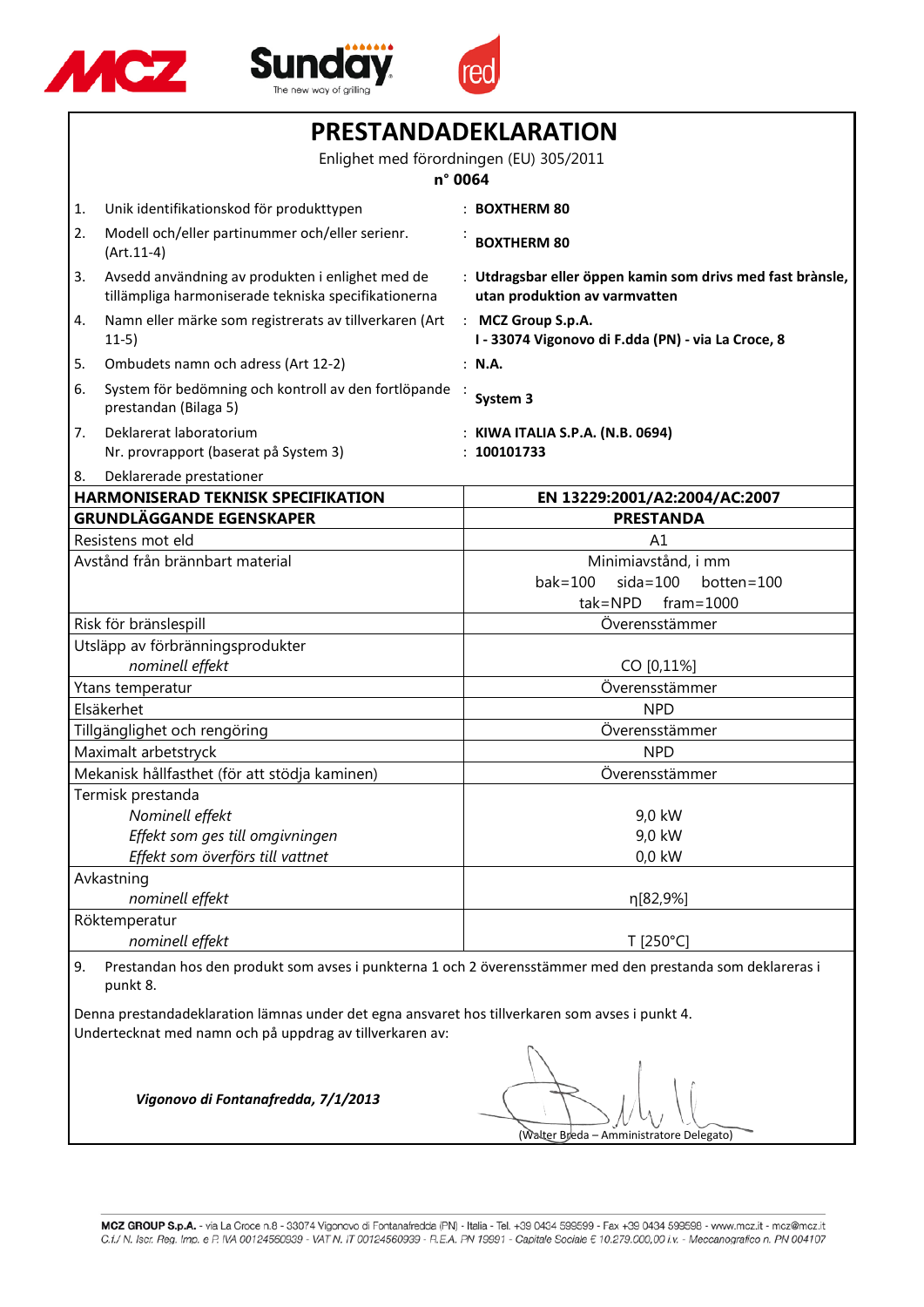





|                                                                             | DEKLARACJA WŁAŚCIWOŚCI UŻYTKOWYCH                                                                        |                                                                                                                   |  |
|-----------------------------------------------------------------------------|----------------------------------------------------------------------------------------------------------|-------------------------------------------------------------------------------------------------------------------|--|
|                                                                             | Na podstawie rozporządzenia (UE) 305/2011<br>n° 0064                                                     |                                                                                                                   |  |
| 1.                                                                          | Unikalny identyfikator typu wyrobu                                                                       | : BOXTHERM 80                                                                                                     |  |
| 2.                                                                          | Model i/lub nr partia i/lub nr serii (Art.11-4)                                                          | $:$ BOXTHERM 80                                                                                                   |  |
| 3.                                                                          | Zamierzone zastosowania produktu zgodnie z mającą<br>zastosowanie zharmonizowaną specyfikacją techniczną | : Wkład lub otwarty nomine zasilane paliwem stałym, bez<br>wytwarzania ciepłej wody                               |  |
| 4.                                                                          | Nazwa lub znak towarowy producenta (Art 11-5)                                                            | : MCZ Group S.p.A.<br>I - 33074 Vigonovo di F.dda (PN) - via La Croce, 8                                          |  |
| 5.                                                                          | Nazwa i adres przedstawiciela (Art 12-2)                                                                 | : N.A.                                                                                                            |  |
| 6.                                                                          | System oceny i weryfikacji stałości właściwości<br>użytkowych (Załącznik 5)                              | System 3                                                                                                          |  |
| 7.                                                                          | Notyfikowane laboratorium<br>Numer raportu z badań testowych (na podstawie Systemu 3)                    | : KIWA ITALIA S.P.A. (N.B. 0694)<br>: 100101733                                                                   |  |
| 8.                                                                          | Deklarowane osiągi                                                                                       |                                                                                                                   |  |
|                                                                             | Zharmonizowana specyfikacja techniczna                                                                   | EN 13229:2001/A2:2004/AC:2007                                                                                     |  |
|                                                                             | Podstawowe właściwości                                                                                   | Osiągi                                                                                                            |  |
|                                                                             | Odporność na ogień                                                                                       | A1                                                                                                                |  |
|                                                                             | Odległość od mat. zł.                                                                                    | Odległość minimalna, w mm                                                                                         |  |
|                                                                             |                                                                                                          | $ty = 100$<br>$b$ ok=100<br>$spód=100$                                                                            |  |
|                                                                             |                                                                                                          | przód=1000<br>sufit=NPD                                                                                           |  |
|                                                                             | Ryzyka rozlania paliwa                                                                                   | Zgodny                                                                                                            |  |
| Emisja produktów spalania                                                   |                                                                                                          |                                                                                                                   |  |
|                                                                             | Moc znamionowa                                                                                           | CO [0,11%]                                                                                                        |  |
| Temperatura na powierzchni                                                  |                                                                                                          | Zgodny                                                                                                            |  |
| Bezpieczeństwo elektryczne                                                  |                                                                                                          | <b>NPD</b>                                                                                                        |  |
| Dostępność i czyszczenie                                                    |                                                                                                          | Zgodny<br><b>NPD</b>                                                                                              |  |
| Maksymalne ciśnienie pracy                                                  |                                                                                                          |                                                                                                                   |  |
| Wytrzymałość mechaniczna (wspieranie komina)<br>Zgodny<br>Wydajność cieplna |                                                                                                          |                                                                                                                   |  |
|                                                                             | Moc znamionowa                                                                                           | 9,0 kW                                                                                                            |  |
|                                                                             | Moc przekazywana do otoczenia                                                                            | 9,0 kW                                                                                                            |  |
|                                                                             | Moc przekazywana do wody                                                                                 | 0,0 kW                                                                                                            |  |
|                                                                             | Wydajność                                                                                                |                                                                                                                   |  |
|                                                                             | Moc znamionowa                                                                                           | η[82,9%]                                                                                                          |  |
|                                                                             | Temperatura spalin                                                                                       |                                                                                                                   |  |
|                                                                             | Moc znamionowa                                                                                           | T [250°C]                                                                                                         |  |
| 9.                                                                          |                                                                                                          | Wydajność produktu, o którym mowa w pkt. 1 i 2 jest zgodna z deklarowanymi właściwościami użytkowymi w pkt 8.     |  |
|                                                                             |                                                                                                          | Niniejszą deklarację właściwości użytkowych wystawia się na wyłączną odpowiedzialność producenta, o którym mowa w |  |
| pkt 4.                                                                      | Podpisano w imieniu i na rzecz producenta, przez:<br>Vigonovo di Fontanafredda, 7/1/2013                 | (Walter Breda - Amministratore Delegato)                                                                          |  |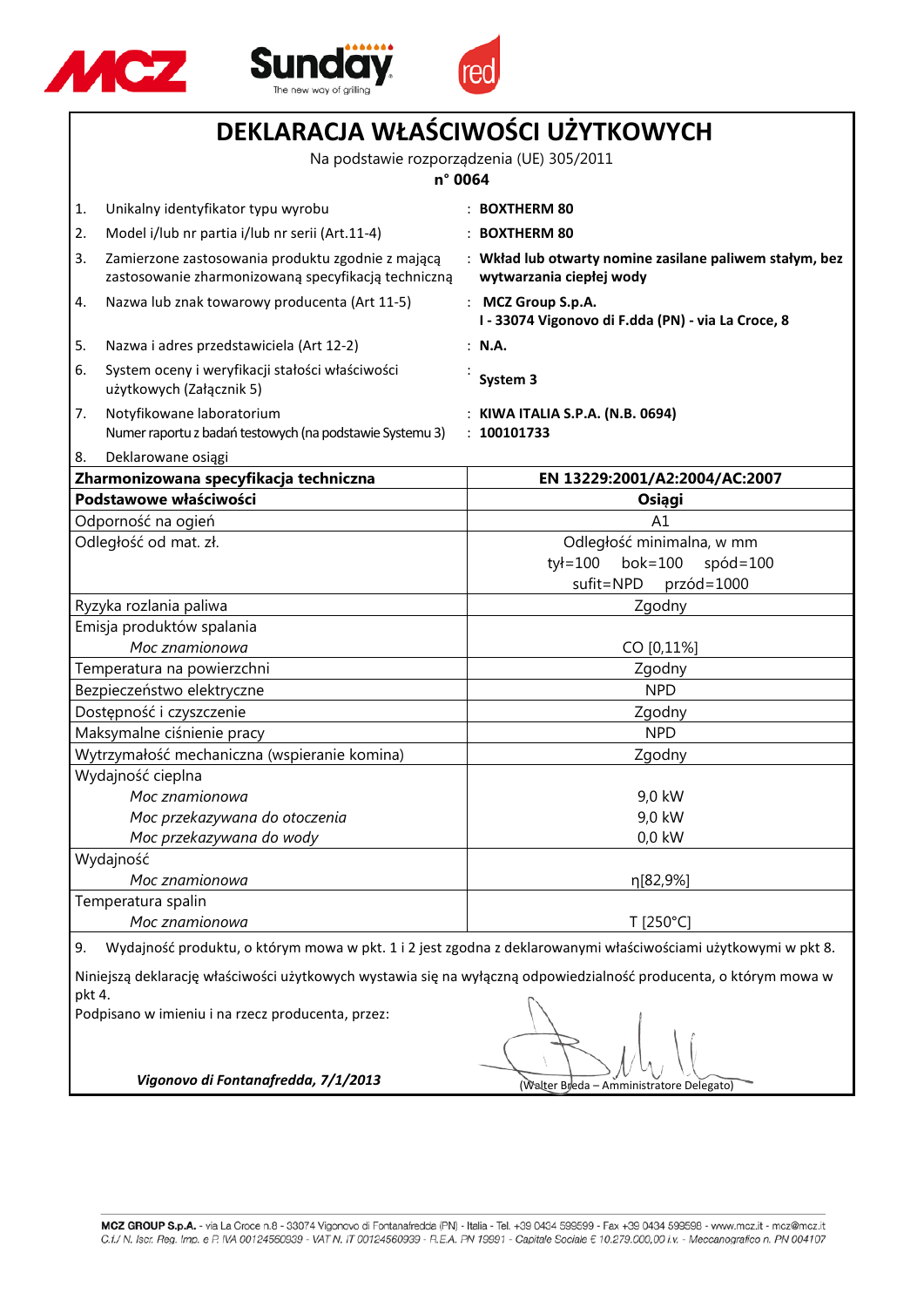

Г





| <b>IZJAVA O ZMOGLJIVOSTIH</b>                                                                                                                |                                                                            |                                                                             |
|----------------------------------------------------------------------------------------------------------------------------------------------|----------------------------------------------------------------------------|-----------------------------------------------------------------------------|
| Glede na določila (UE) 305/2011                                                                                                              |                                                                            |                                                                             |
|                                                                                                                                              |                                                                            | n° 0064                                                                     |
| 1.                                                                                                                                           | Specifična kodna oznaka izdelka-tipa                                       | <b>BOXTHERM 80</b>                                                          |
| 2.                                                                                                                                           | Model in/ali št. partije in/ali št. serije (Art.11-4)                      | : BOXTHERM 80                                                               |
| 3.                                                                                                                                           | Predvidena uporaba izdelka glede na ustrezno skladno<br>tehnično normo     | : Vstavljeno ali odprto kurišče na trdo gorivo, brez priprave<br>tople vode |
| 4.                                                                                                                                           | Ime in znamka, ki ju je proizvajalec registriral (Art 11-5)                | : MCZ Group S.p.A.<br>I - 33074 Vigonovo di F.dda (PN) - via La Croce, 8    |
| 5.                                                                                                                                           | Ime in naslov zastopnika (Art 12-2)                                        | : N.A.                                                                      |
| 6.                                                                                                                                           | Sistem ocenjevanja in preverjanja konstantnosti<br>lastnosti (Priloga 5)   | System 3                                                                    |
| 7.                                                                                                                                           | Priglašeni laboratorij<br>Število poročila o preizkusu (glede na Sistem 3) | KIWA ITALIA S.P.A. (N.B. 0694)<br>100101733                                 |
| 8.                                                                                                                                           | Navedene zmogljivosti                                                      |                                                                             |
|                                                                                                                                              | SKLADNA TEHNIČNA SPECIFIKA                                                 | EN 13229:2001/A2:2004/AC:2007                                               |
|                                                                                                                                              | <b>BISTVENE ZNAČILNOSTI</b>                                                | <b>ZMOGLJIVOST</b>                                                          |
|                                                                                                                                              | Odpornost na ogenj                                                         | A1                                                                          |
|                                                                                                                                              | Razdalja od gorlj. mat.                                                    | Minimalna razdalja, v mm                                                    |
|                                                                                                                                              |                                                                            | $zadaj=100$<br>stransko=100<br>spodaj= $100$<br>strop=NPD<br>spredaj=1000   |
|                                                                                                                                              | Rizik od ispuštanja goriva                                                 | U skladu                                                                    |
|                                                                                                                                              | Ispuštanje produkata izgaranja                                             |                                                                             |
| Nazivna snaga                                                                                                                                |                                                                            | CO [0,11%]                                                                  |
| Površinska temperatura                                                                                                                       |                                                                            | U skladu                                                                    |
| Električna sigurnost                                                                                                                         |                                                                            | <b>NPD</b>                                                                  |
| Pristupačnost i čišćenje                                                                                                                     |                                                                            | U skladu                                                                    |
| Maksimalni radni tlak                                                                                                                        |                                                                            | <b>NPD</b>                                                                  |
|                                                                                                                                              | Mehanička čvrstoća (da bi poduprijela kamin)                               | U skladu                                                                    |
|                                                                                                                                              | Toplinska svojstva                                                         |                                                                             |
|                                                                                                                                              | Nazivna snaga                                                              | 9,0 kW                                                                      |
|                                                                                                                                              | Izlazna snaga okruženja                                                    | 9,0 kW                                                                      |
|                                                                                                                                              | Snaga prenesena na vodu                                                    | $0,0$ kW                                                                    |
|                                                                                                                                              | Performanse                                                                |                                                                             |
|                                                                                                                                              | Nazivna snaga<br>n[82,9%]                                                  |                                                                             |
|                                                                                                                                              | Temperatura dima                                                           |                                                                             |
|                                                                                                                                              | Nazivna snaga<br>T [250°C]                                                 |                                                                             |
| Performansa proizvoda iz točke 1. i 2. je u skladu s deklariranom performansom iz točke 8.<br>9.                                             |                                                                            |                                                                             |
| Ova izjava o performansama se izdaje u isključivoj odgovornosti proizvođača ako pod točkom 4.<br>Potpisano u ime i za proizvođača od strane: |                                                                            |                                                                             |
| Vigonovo di Fontanafredda, 7/1/2013<br>(Walter Breda - Amministratore Delegato)                                                              |                                                                            |                                                                             |